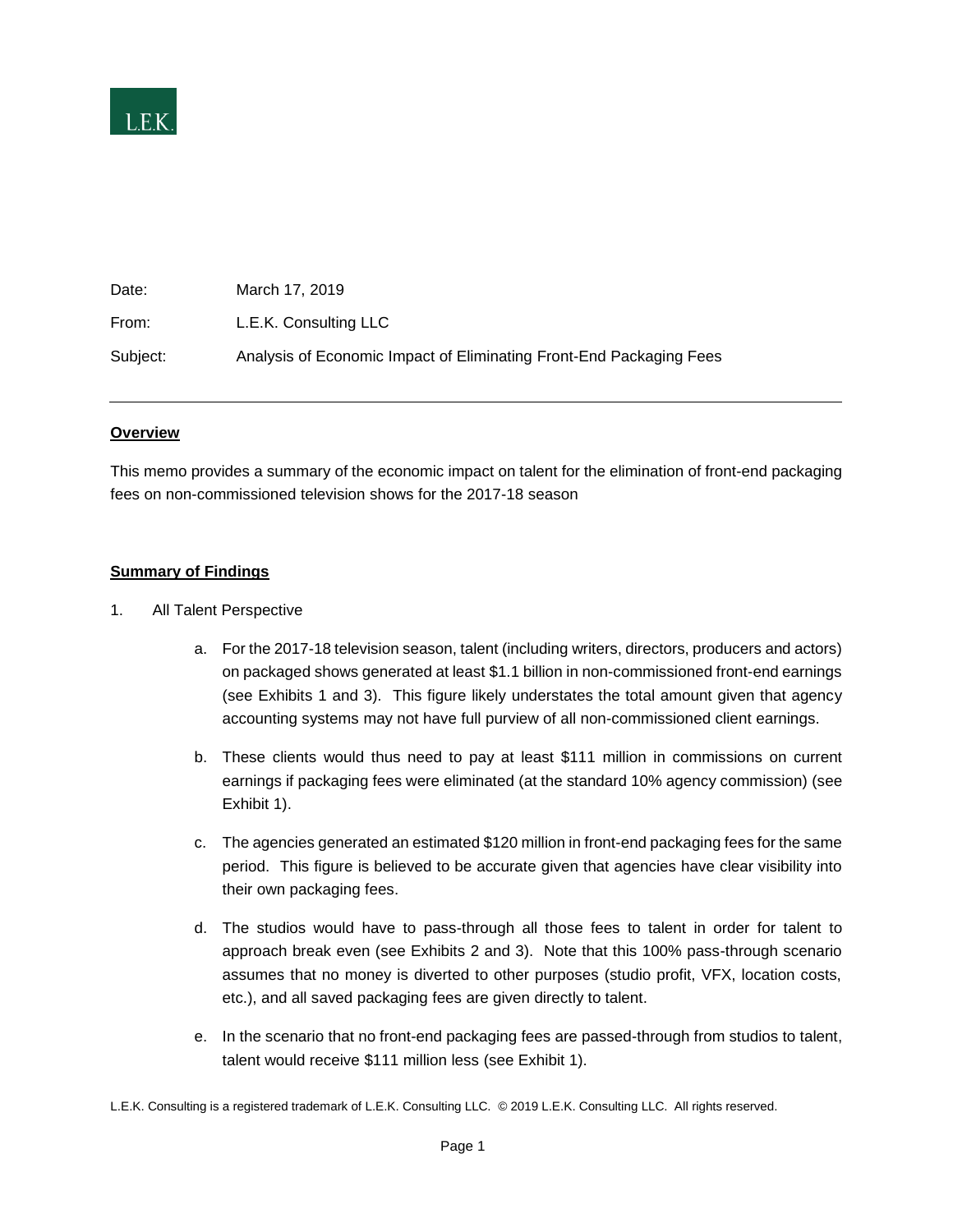

- f. In the event that all packaging fees are passed-through to talent, talent would pay \$111 million in commissions on current earnings and an extra approximately \$12 million (on new earnings from the pass-through), leaving a deficit of \$2-3 million.
- g. In summary, if packaging fees are eliminated and non-commissioned talent earnings become commissionable, talent will be at a deficit if 100% of packaging fees are passedthrough to talent. This deficit increases linearly as the pass through amount decreases from 100% to 0%.
- 2. Writer Perspective
	- a. Looking at writers alone (including writer-producers), our analysis indicates that these clients generated at least \$493 million in non-commissioned front-end earnings (see Exhibits 1 and 3) for their services rendered on these same 2017-18 packaged shows (approximately 44% of total client non-commissioned earnings). Again, this figure likely understates the total amount given that agency accounting systems may not have full purview of all non-commissioned client (including writer) earnings.
	- b. Using the same economics, writers would need to pay at least \$49 million in commissions on current earnings (see Exhibit 1). This \$49 million includes commissions on other fees – such as producing fees – that writers are earning during the season.
	- c. If one assumes that writers would receive a pro rata share of any agency fees that are passed-through, one would have to assume that the studios would pass-through all of those fees in order for writers to approach break even (see Exhibits 2 and 3). Note that this 100% pass-through scenario assumes that no money is diverted to other purposes (studio profit, VFX, location costs, etc.), and all saved packaging fees are given directly to talent.
	- d. In the event that no front-end packaging fees are passed-through from studios to writers, writers would receive approximately \$49 million less. Similarly, the amount at risk for actors is approximately \$42M, and the amount at risk for directors is approximately \$4-5M (see Exhibit 1).
	- e. In the event that all packaging fees are passed-through (and writers receive a pro rata share), writers (including writer-producers) would pay approximately \$49 million in commissions on current earnings and an extra approximately \$5 million (on new earnings from the pass-through), leaving a deficit of approximately \$1-2 million. Similarly, as shown in Exhibits 2 and 3 below, actors and directors on packaged shows would be worse off even with 100% pass through.

L.E.K. Consulting is a registered trademark of L.E.K. Consulting LLC. © 2019 L.E.K. Consulting LLC. All rights reserved.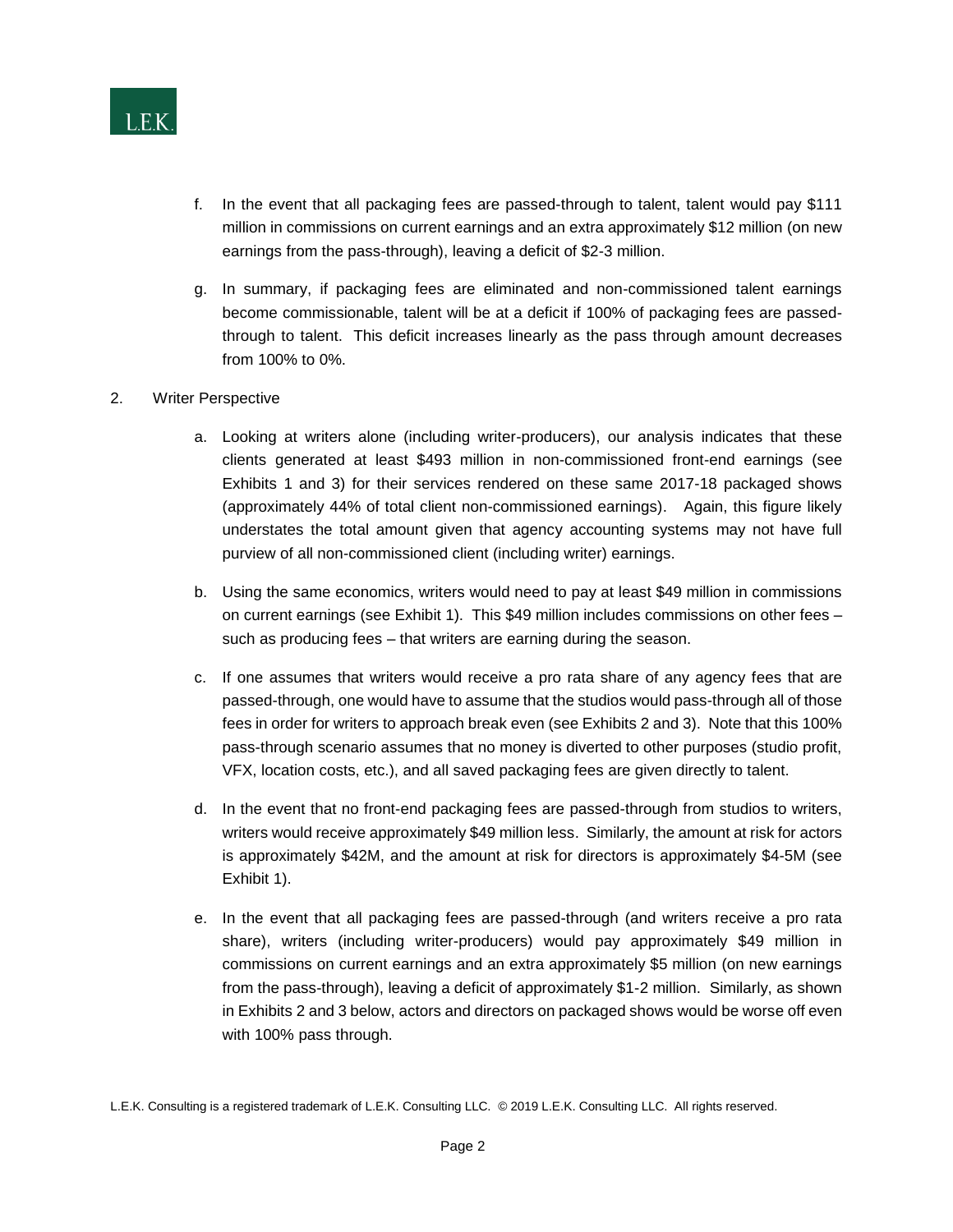

In summary, if packaging fees are eliminated and non-commissioned talent earnings become commissionable, writers will be at a deficit if 100% of packaging fees are passed through to talent. This deficit increases linearly as the pass through amount decreases from 100% to 0%.

### **Exhibit 1: Effect of Elimination of Packaging Fees on Front-End Earnings for Writers and Other Talent Assuming No Studio Pass-Through**

|                                              | <b>All Talent on</b><br><b>Packaged</b><br><b>Shows</b> | <b>Writers on</b><br><b>Packaged</b><br><b>Shows</b> | <b>Actors on</b><br><b>Packaged</b><br><b>Shows</b> | Directors on<br>Packaged<br><b>Shows</b> |
|----------------------------------------------|---------------------------------------------------------|------------------------------------------------------|-----------------------------------------------------|------------------------------------------|
| Total 2017-18 non-<br>commissioned earnings: | ~51,111M                                                | ~\$493M                                              | ~\$419                                              | ~546M                                    |
|                                              | x                                                       | х                                                    | x                                                   | x                                        |
| Agency commission:                           | 10%                                                     | 10%                                                  | 10%                                                 | 10%                                      |
|                                              | $=$                                                     | $=$                                                  | $=$                                                 | $=$                                      |
| Implied new commissions<br>paid by talent:   | (~\$111M)                                               | $(-$49M)$                                            | $(-\$42M)$                                          | (~\$4-5M)                                |

L.E.K. Consulting is a registered trademark of L.E.K. Consulting LLC. © 2019 L.E.K. Consulting LLC. All rights reserved.

## **Exhibit 2: Effect of Elimination of Packaging Fees on Front-End Earnings for Writers and Other Talent Assuming 100% Studio Pass-Through**

|                                                       | <b>All Talent on</b> | <b>Writers on</b> | <b>Actors on</b> | Directors on |
|-------------------------------------------------------|----------------------|-------------------|------------------|--------------|
|                                                       | Packaged             | Packaged          | <b>Packaged</b>  | Packaged     |
|                                                       | <b>Shows</b>         | <b>Shows</b>      | <b>Shows</b>     | <b>Shows</b> |
| Difference vs. current non-<br>commissioned earnings: | $(-\$2-3M)$          | $(-\$1-2M)$       | $(-\$1-2M)$      | $(-\$0-1M)$  |

**11 CONFIDENTIAL SEALTER CONFIDENTIAL SECULATE ATTACK PRODUCT:** See Exhibit 3 below for calculations

L.E.K. Consulting is a registered trademark of L.E.K. Consulting LLC. © 2019 L.E.K. Consulting LLC. All rights reserved.

L.E.K. Consulting is a registered trademark of L.E.K. Consulting LLC. © 2019 L.E.K. Consulting LLC. All rights reserved.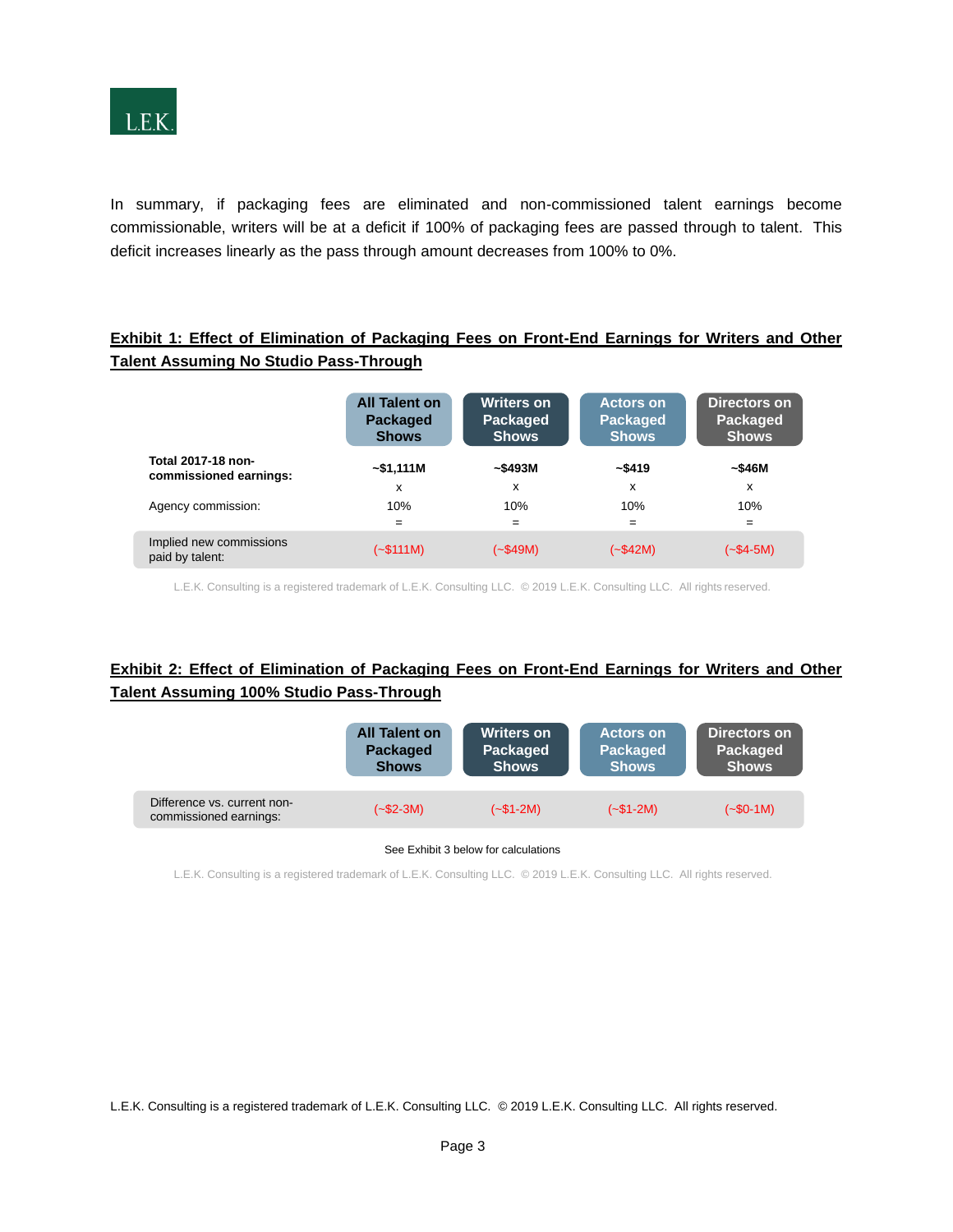

# **Exhibit 3: Calculation for Effect of Elimination of Packaging Fees on Front-End Earnings for Writers and Other Talent Assuming 100% Studio Pass-Through**

|                                                                       | <b>All Talent on</b><br>Packaged<br><b>Shows</b> | <b>Writers on</b><br>Packaged<br><b>Shows</b> | <b>Actors on</b><br><b>Packaged</b><br><b>Shows</b> | Directors on<br>Packaged<br><b>Shows</b> |
|-----------------------------------------------------------------------|--------------------------------------------------|-----------------------------------------------|-----------------------------------------------------|------------------------------------------|
| Total 2017-18 non-<br>commissioned earnings:                          | $-$1,111M$                                       | ~5493M                                        | ~5419M                                              | ~546M                                    |
|                                                                       | $\ddot{}$                                        | $\ddot{}$                                     | $\ddot{}$                                           | $\ddot{}$                                |
| "Available" agency packaging fees<br>in 100% pass-through scenario:   | $~-$120M$                                        | $-$120M$                                      | ~120M                                               | $-$120M$                                 |
|                                                                       | X                                                | X                                             | $\mathsf{x}$                                        | x                                        |
| Share of packaging fees assumed<br>to accrue to each client category: | $~100\%$                                         | $-44%$                                        | $-38%$                                              | $-4%$                                    |
|                                                                       | $=$                                              | $=$                                           | $=$                                                 | $=$                                      |
| Implied incremental earnings for<br>each client category:             | ~120M                                            | $-$ \$53M                                     | ~545M                                               | $-$ \$5M                                 |
|                                                                       | $=$                                              | $=$                                           | $=$                                                 | $=$                                      |
| Implied 2017-18 gross earnings<br>assuming 100% pass-through:         | $-$ \$1,231M                                     | ~5547M                                        | ~5464M                                              | ~551M                                    |
|                                                                       | X                                                | x                                             | $\mathsf{x}$                                        | X                                        |
| Agency commissions (10%):                                             | 90%                                              | 90%                                           | 90%                                                 | 90%                                      |
|                                                                       | $=$                                              | $=$                                           | $=$                                                 | $=$                                      |
| Implied 2017-18 net earnings<br>assuming 100% pass-through:           | $-$1,108M$                                       | ~1.5492M                                      | ~15418M                                             | ~546M                                    |
| Difference vs. current non-<br>commissioned earnings                  | $(-\$2-3M)$                                      | $(-\$1-2M)$                                   | $(-\$1-2M)$                                         | $(-\$0-1M)$                              |

L.E.K. Consulting is a registered trademark of L.E.K. Consulting LLC. © 2019 L.E.K. Consulting LLC. All rights reserved.

L.E.K. Consulting is a registered trademark of L.E.K. Consulting LLC. © 2019 L.E.K. Consulting LLC. All rights reserved.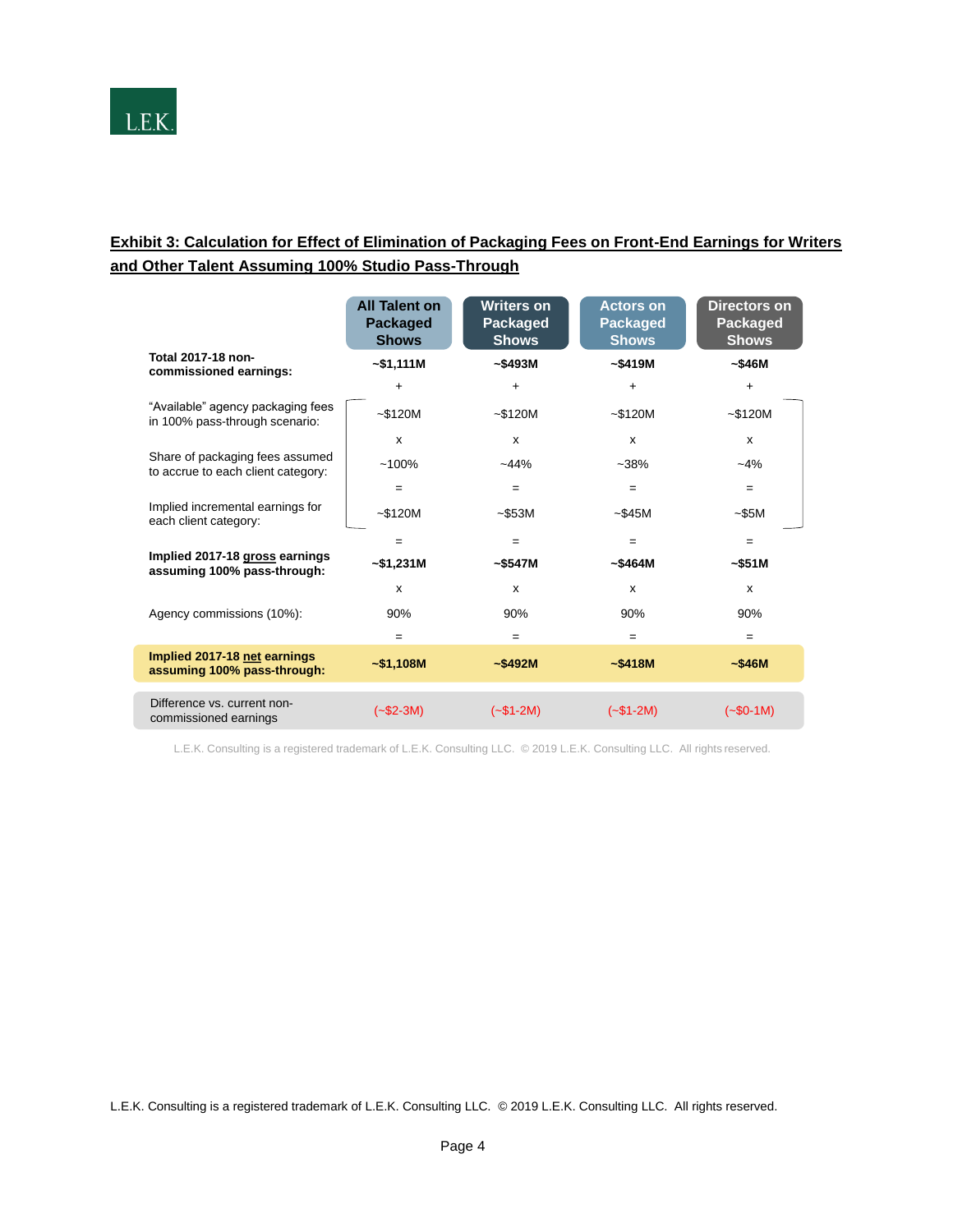

### **Notes on Data and Analysis**

- 1. This report has been prepared by L.E.K. Consulting LLC ("L.E.K.") in connection with counsel for the Association of Talent Agents ("ATA") to create a relevant fact base and analysis to support discussions between the ATA and the Writer's Guild of America (the "Project"). The defined term "L.E.K." shall mean L.E.K. and its affiliates, and each of their former, current or future owners, partners, members, directors, managers, officers, directors, employees, attorneys and agents and the successors and assigns of the foregoing persons.
- 2. L.E.K. reserves the right to amend, supplement or replace this report at any time. No one reviewing the contents of this report shall rely on any oral communications by L.E.K. employees or representatives with respect to the Project, and the opinions, projections, estimates and conclusions of L.E.K. are solely those set forth in and qualified by this report. L.E.K. is not and shall not be responsible for any decisions made by any reader of this report.
- 3. This report is based on information available at the time this report was prepared and on certain assumptions, including, but not limited to, assumptions regarding future events, developments and uncertainties and contains "forward-looking statements" (statements that may include, without limitation, statements about projected revenues, earnings, market opportunities, strategies, competition, and at times may be identified by the use of words such as "may", "could", "should", "would", "project", "believe", "anticipate", "expect", "plan", "estimate", "forecast", "potential", "intend", "continue" and variations of these words or comparable words).
- 4. L.E.K. is not able to predict future events, developments and uncertainties. Consequently, any of the forward-looking statements contained in this report may prove to be incorrect or incomplete, and actual results could differ materially from those projected or estimated in this report. L.E.K. undertakes no obligation to update any forward-looking statements for revisions or changes after the date of this report and L.E.K. makes no representation or warranty that any of the projections or estimates in this report will be realized. Nothing contained herein is, or should be relied upon as, a promise or representation as to the future.
- 5. This analysis includes data for a single year of packaged shows for agencies representing the vast majority of packaged scripted projects, representative of the 2017-18 television season. We analyzed all data provided by these agencies. All data was anonymized and aggregated before analysis to preserve confidentiality. To ensure comparability among agencies, we made adjustments to account for any differences between agencies for reporting periods.
- 6. Non-commissioned client earnings include all front-end earnings (as provided by the agencies) that might otherwise be commissioned, as available (e.g., script fee, episode fee, producer fee).

L.E.K. Consulting is a registered trademark of L.E.K. Consulting LLC. © 2019 L.E.K. Consulting LLC. All rights reserved.